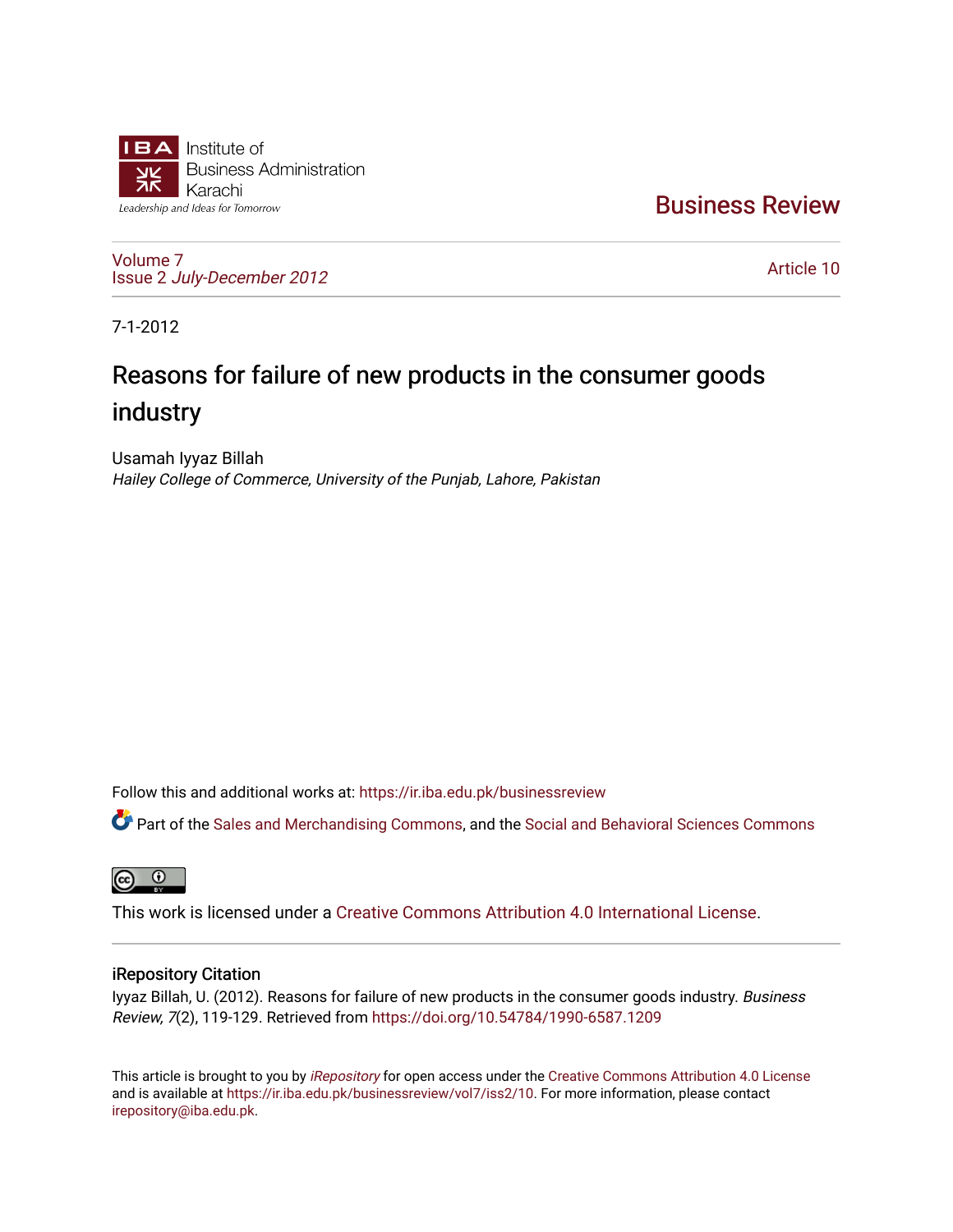July - December 2012

# **CASE STUDY**

### **Reasons for Failure of New Products** in the Consumer Goods Industry

Usamah Iyyaz Billah Hailey College of Commerce, University of the Punjab, Lahore, Pakistan

#### Abstract

Consumer goods companies launch new products in order to create diversification in their product portfolios and successfully compete in the market. However, based on in-depth literature review, it has been identified that only a few of these new products are successful.

For the purpose of this research article, detailed interviews have been conducted with corporate managers of consumer goods companies in Pakistan and the Middle East. This article, hence investigates the key reasons for new product failure, the level of impact of these reasons and the measures that should be taken in order to avoid new product failure. The findings and recommendations can serve as a useful guideline for decision makers of this field and also provide further opportunities for research in this area.

**Key words:** New products, launch, failure, reasons, cnsumer goods, Marketing.

#### **Introduction**

Perhaps most companies today believe that diversification is a pre requisite for surviving and competing successfully in the consumer and trade markets. One of the main tools used by companies for diversification is expanding the company's portfolio through launch of new products. The new products can be launched in existing as well as new product segments. However, extensive literature review shows that most of the new products launched by companies end up in failure. This results in huge loss of the company's investment in production, packaging, machinery, marketing, human resources and goodwill. Keeping in view the above, this research takes an in-depth look into the reasons that cause new product failure. Based on extensive literature review, key variables have been identified and their relation along with the level of impact has been studied. The research has been conducted through interviews with corporate managers in consumer goods companies from Pakistan and the Middle East. This research article can be highly useful for corporate decision makers in the consumer goods industries as well as researchers of this field.

#### **Brief Literature Review**

In today's competitive age, companies are striving for excellence and distinction. In particular, consumer goods companies are focusing on portfolio diversification through launch of new products. The aim of launching new products is to increase profitable sales and business growth of the company. Business managers understand that they should develop a range of new products in order to generate sustainable growth —or in order to keep up with the competitors. As the market factors change, consumer desires, wants, aspirations and trends also evolve and companies don't want to be left behind.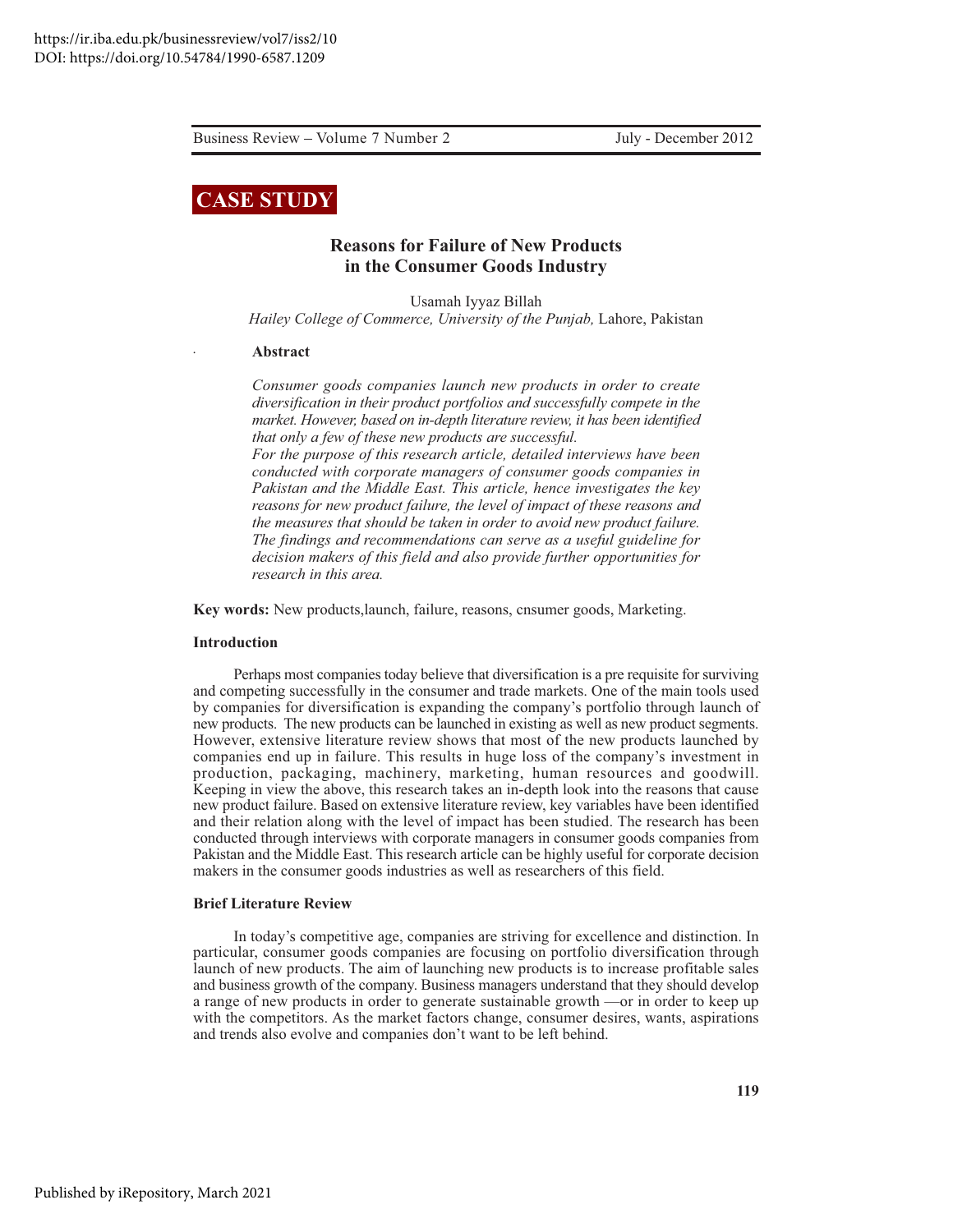| Business Review – Volume 7 Number 2 | July - December 2012 |
|-------------------------------------|----------------------|
|                                     |                      |

However, extensive literature review shows that most of the new products launched by companies are not successful and have to be discontinued. It is estimated that only 1 out of 5,000 inventions have gone on to successful product launches. (Harold, Beyolyn, 1999). It is also seen that for every successful business, there are usually 100 ideas or more, out of which only one is launched in the market with only a moderate success rate. (D. MacDonald, 1998)

In support of this market fact, Yeang Soo Ching (2000) states that "It is universally accepted that out of every 100 inventions, only three to five will succeed commercially." Further to the above, it is estimated that about half of all resources allocated to "product" development and commercialization" in the U.S. go to products that a firm cancels or produce an inadequate financial return. (Cooper, 2006)

The Boston Consulting Group reports that only 1 in 2 executives are satisfied with the return generated from innovation projects. According to the group's study, "over the last six years, the proportion of survey respondents who declared themselves satisfied has averaged less than 48%." (Andrew, Micheal, Sirkin, Haanaes, Taylor, 2009).

As the literature presents the case that most new products fail, it is necessary to explore through secondary sources, which variables are the potential causes of failure of new products. Literature shows that the key reasons for new product failure include targeting the wrong group, weak positioning strategy, less than optimal product or service attributes and insufficient level of awareness from advertising campaigns (Clancy and Kreig, 2005). It is important to highlight that an insufficient level of awareness is mainly caused by lack of funds invested in the advertising or consumer marketing campaigns. In addition, it is seen that many of the causes for lack of new product success are due to execution and control problems. Further review of content, re-iterates the causes of new product failure as poor positioning, poor quality of product, selection of improper channels of distribution and too little marketing support (Mir,  $2008$ ).

Literature review further re-iterates incorrect positioning of product and poor promotion, marketing and advertising as few of the reasons behind new product failure. (Goessl, 2009)

It is noteworthy to mention that the impact of failure increases with the product's development stage and that this effect is contingent on the resources of the firm (Buerger, Patzelt, Schweizer, 2009). As advertising and consumer spending is also linked with the available funds, the lack of investment in the new product's consumer marketing, significantly hinders the growth of the product.

A study of the Nepalese market shows that quality, promotion and wide distribution channels are the main determinants of new product success. The study further re-iterates that a majority of the new products fail due to low quality standards, weak promotional efforts, ineffective advertising campaigns or improper supply of goods. (Sharma, 2006) The above literature review substantiates the limited success rate of new products. Further, it also identifies the key variables and their relation with failure of new products.

#### **Problem Statement and Variable Identification**

Based on the review of relevant literature, the broad problem area is Success/Failure rate of new products in the consumer goods industry. In order to make the research meaningful, it is best to identify the causes or reasons of new product failure in the consumer goods industry. Hence, the problem statement is: Reasons for failure of new products in the consumer goods industry.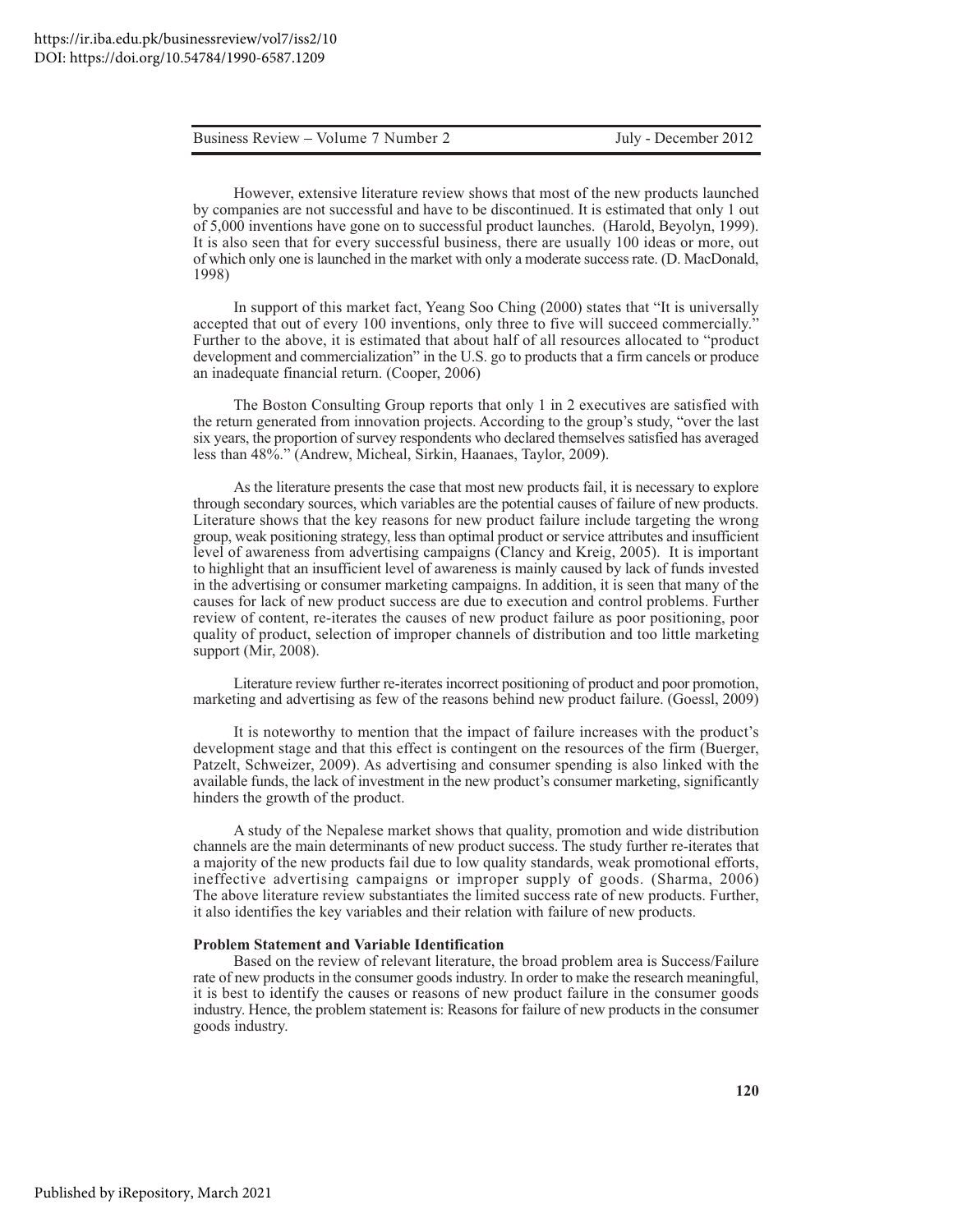Based on literature review, the following key reasons are identified as the most significant causes for failure of new products in the consumer goods industry.

- Low consumer marketing investment
- Weak positioning
- Low quality
- Weak distribution

#### **Objectives of Research**

Main Objective

The main objective of the study is to identify the key reasons of new product failure in consumer goods industry and study their impact in order to provide future direction for decision makers and opportunities for further research.

Sub Objectives

In line with the main objective, the following sub objectives have been studied:

- $\bullet$ To assess the need for new products in the consumer goods industry.
- To ascertain the relation between independent variables and dependent variable.
- To gauge the extent of impact of identified reasons on new product failure.
- To identify any other key reasons for failure of new products.
- $\bullet$ To acquire suggestions and recommendations on how companies can avoid failure of new products in their respective industries.

#### **Theoretical Framework**

**Graphical Model** DEPENDENT VARIABLE **INDEPENDENT VARIABLE** OR PREDICTOR VARIABLE +VE RELATION OR CRITERION VARIABLE

- $I = Low Investment in consumer marketing$
- $P = Weak Positioning$
- $Q = Low$  Quality vs. competition
- $\tilde{D}$  = Weak Distribution



Since the nature and direction of the relationships can be theorized on the basis of the literature review, there is an indication in the discussion that the relationship is positive.

#### **Hypothesis**

The given alternate hypothesis is directional as it states the relationship between two variables and it is believed that a positive relation exists between them, based on the literature review.

Hence, the hypothesis statements are:

#### Null Hypothesis:

There is no relation between independent variables (low investment in consumer marketing/weak positioning/low quality of the product/weak distribution of the product) and failure of the new product.

#### Alternate Hypothesis:

There is a positive relation between independent variables (low investment in consumer marketing/weak positioning/low quality of the product/weak distribution of the product) and failure of the new product.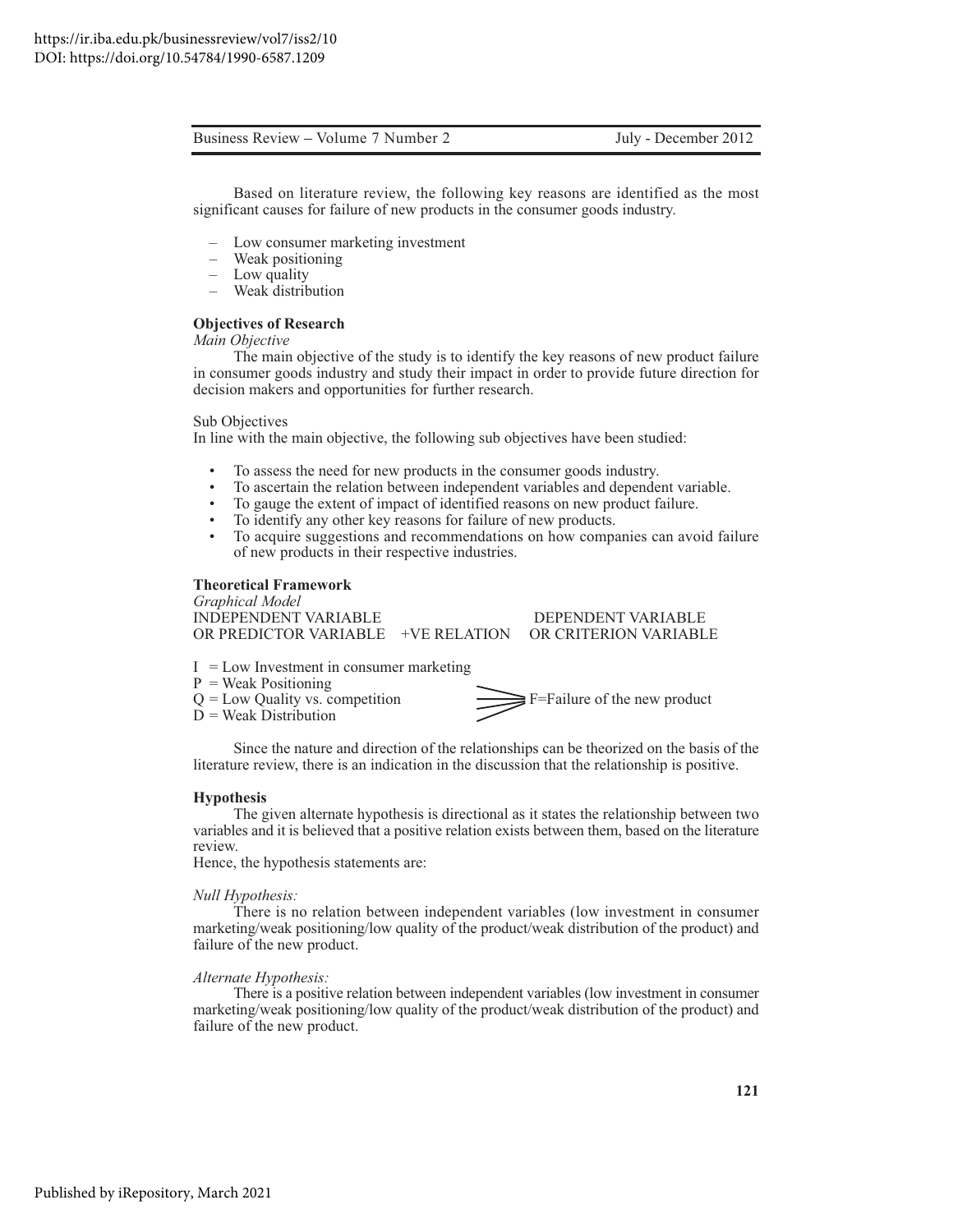#### **Methodology and Research Design**

#### Purpose and Type of study

The purpose of the study is Hypothesis Testing as it will explain the nature of relationship, establish the difference among groups and see the strength between the dependent and independent variables. Regarding type of investigation, it is a correlational study because it studies the relation between two variables and takes into account the strength between them.

#### Data collection and Study Setting

Interviews were conducted with respondents face to face, in their respective premises/offices while some managers were also emailed the questionnaires for their response. The questionnaire included a combination of nominal, ordinal, ratio and interval scales in order to fulfill the objectives. The study setting is non-contrived and the researcher interference is minimal as the respondents were fully allowed to explicitly highlight their opinion on the subject. Hence, it can be termed as field experiment (non contrived + minimal interference).

#### Sampling and Sample size

The unit of analysis is corporate/central line managers from companies in the consumer goods industry. The sample size of the interviews is 53 different managers from 26 different companies from Pakistan and the Middle East. Regarding criteria, all companies are part of the consumer goods industry; having launched at least 3 new products in the past 2 years or having a (current) new product development plan. The managers are all part of the middle to senior tier management of their respective companies. They belong to central departments of the company including Marketing, Finance, RnD, Sales or Operations.

Type of sampling used was non-probability sampling as it was imperative that the managers must belong to consumer goods companies with a focus on new product launch. Here, factors of time and cost were also critical. A purposive sampling technique was implied whereby the researcher used judgment sampling to select the most relevant companies and respondents, pertaining to the problem area of research.

#### Econometric Model used

As the research aims to study the relation between the independent variables (reasons) and dependent variable (new product failure), multiple regression analysis has been conducted. The key statistical indicators including P value, R value have been interpreted to approve or disapprove the relation. The relevant betas have been calculated to gauge the extent of change in the dependent variable, arising from the dependent variable. The equation for multiple regression in given as follows:

 $NPF = \beta_0 + \beta_1I + \beta_2P + \beta_3Q + \beta_4D + \varepsilon$ 

Where.

 $NPF = New Product failure (Dependent variable)$ 

I=Low Investment in consumer marketing (Independent variable)

P = Weak Positioning (Independent variable)

Q=Low Quality (Independent variable)

D=Weak Distribution (Independent variable)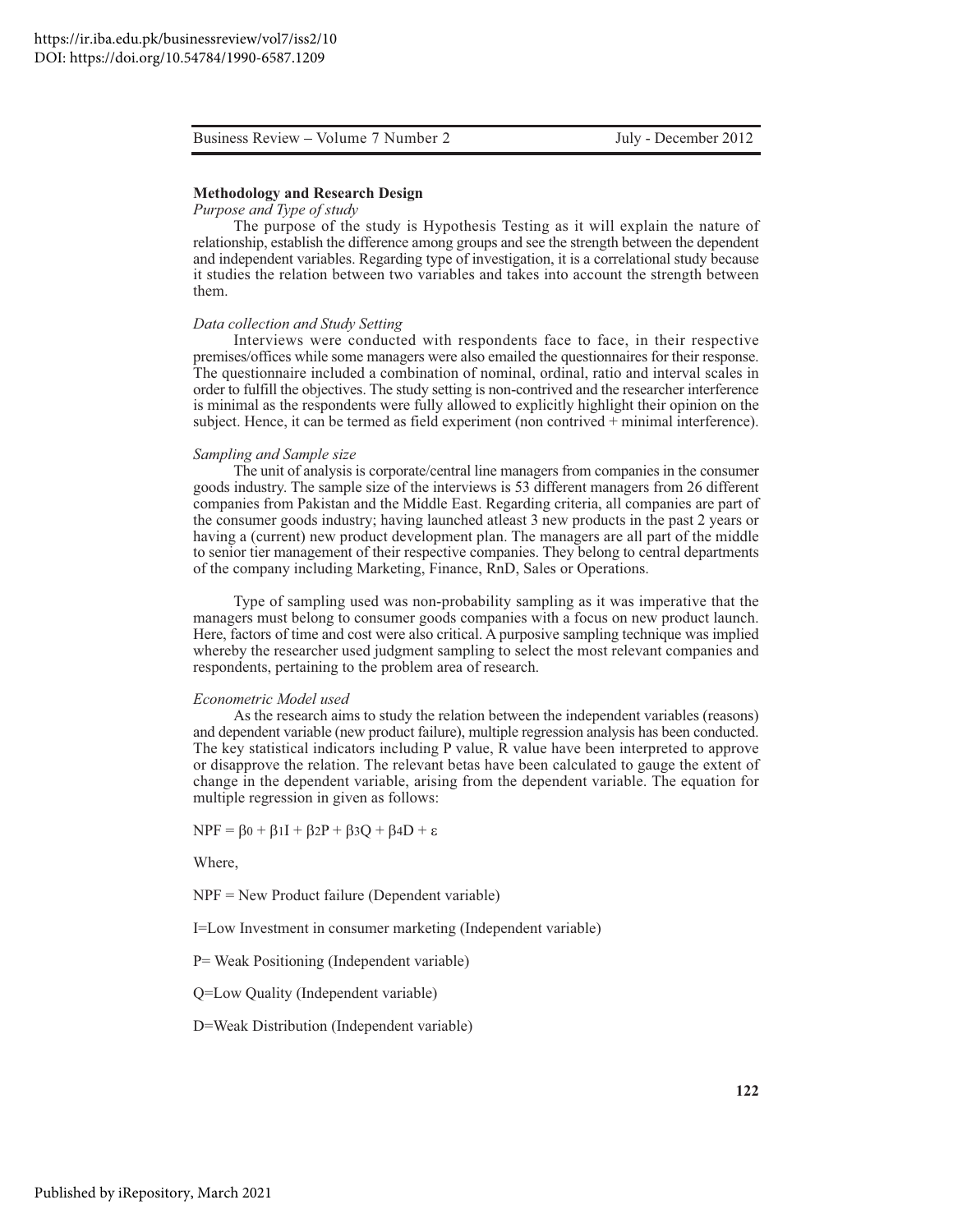#### Time horizon

This is a one-shot, cross-sectional study as data was collected from different respondents, only once. The research study commenced in May 2011 and was completed in October 2011.

#### **Limitations of the Study**

As this research has been conducted with corporate managers in the consumer goods industry, it might not be replicated to other industries including business to business or industrial product concerns. Furthermore, due to the nature of the study (responses of managers on new product failure) a minimal effect of respondent biasness may also prevail.

#### **Detailed Findings**

There are two portions of detailed findings. Firstly, the econometric model of multiple regression has been discussed followed by a descriptive write up of the findings.

#### Econometric Analysis (Multiple Regression) Model Summary

| Model |       | R Square | Adjusted R<br>Square | Std. Error of  <br>the Estimate |
|-------|-------|----------|----------------------|---------------------------------|
|       | .706a | .499     | .457                 | .75673                          |

a. Predictors: (Constant), Impact of Weak Distribution, Impact of Weak Positioning, Impact of Quality Issues, Impact of Low Marketing Investment

The coefficient of correlation r measures the strength of a relationship. R also indicates the direction of a relationship. As the r value given above is greater than .7, it can be stated that the relationship is positive and significant. The co-efficient of determination R2 gives the explanatory power of the variable and shows goodness of fit. Here,  $R2 = 0.499$  means that 49.9% of the variation of dependent variable around its mean is explained by the regressors.

#### **ANOVAb**

| Model                           | Sum of<br>Squares          | Df       | Mean Square   | F      | Sig.  |
|---------------------------------|----------------------------|----------|---------------|--------|-------|
| Regression<br>Residual<br>Total | 27.343<br>27.487<br>54.830 | 48<br>52 | 6.836<br>.573 | 11.937 | .000a |

a. Predictors: (Constant), Impact of Weak Distribution, Impact of Weak Positioning, Impact of Quality Issues, Impact of Low Marketing Investment

b. Dependent Variable: Failure Impact of new products

F-statistic is a value resulting from a standard statistical test used in the above ANOVA table in order to determine if the variances between the means of two populations are significantly different. The P value or significance probability gives the probability that the null hypothesis is correct; therefore, as our P value is less than 0.05, null hypothesis is rejected. More specifically, P or Sig= 0.000 means that there is greater than 99.9% certainty that the difference did not occur by chance. Hence, it is implied that there is a relation between given independent variables and the dependent variable.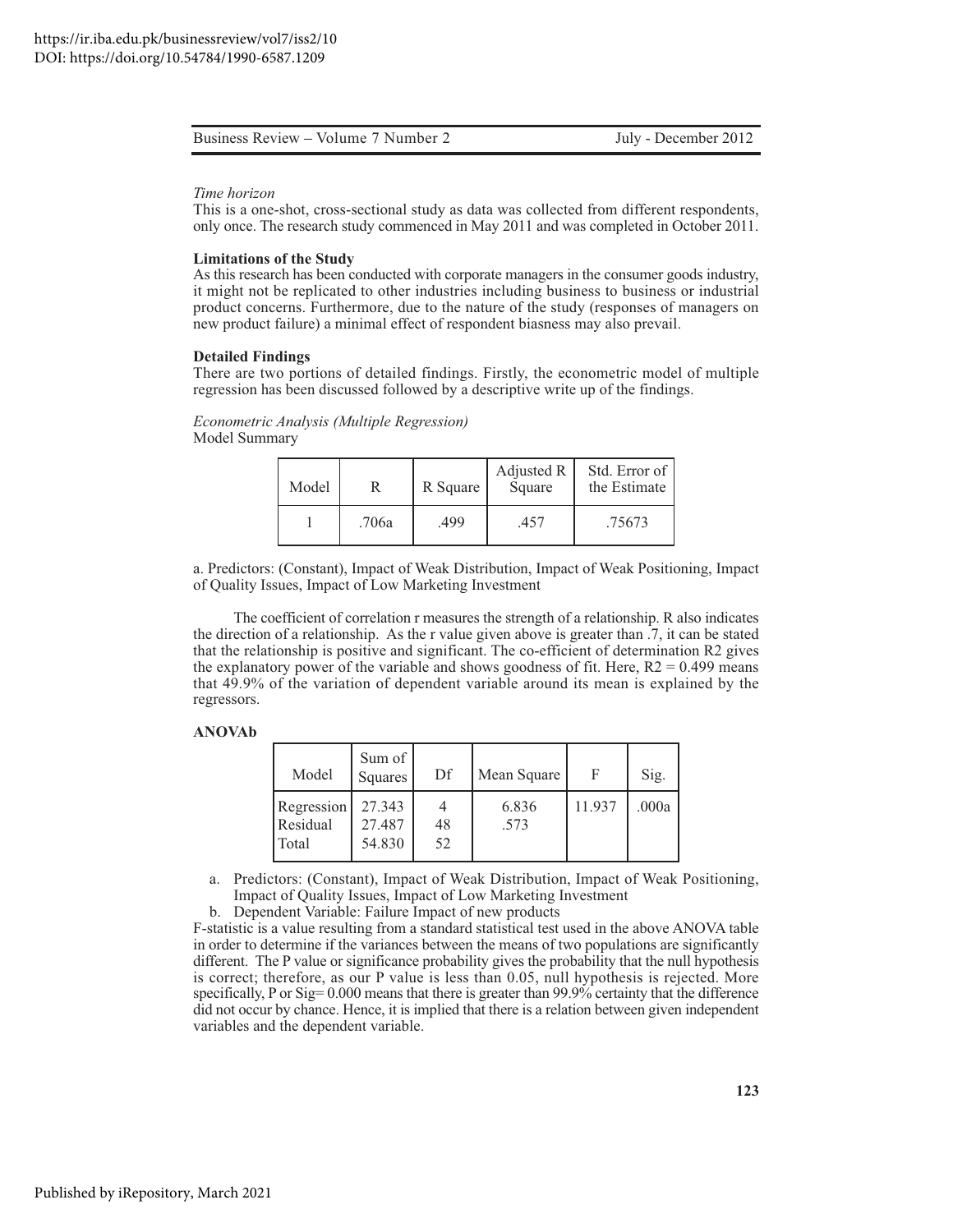| Business Review – Volume 7 Number 2<br>Jul |
|--------------------------------------------|
|--------------------------------------------|

ly - December 2012

#### Coefficientsa

|                                                                                                                                                                     | Unstandardized<br>Coefficients           |                                      | Standardized<br>Coefficients |                                              |                                      |
|---------------------------------------------------------------------------------------------------------------------------------------------------------------------|------------------------------------------|--------------------------------------|------------------------------|----------------------------------------------|--------------------------------------|
| Model                                                                                                                                                               | Std. Error<br>B                          |                                      | <b>B</b> eta                 | t.                                           | Sig.                                 |
| (Constant)<br>Impact of Low<br>Marketing Investment<br>Impact of Weak<br>Positioning<br><b>Impact of Quality</b><br><b>Issues</b><br>Impact of Weak<br>Distribution | $-1.152$<br>.384<br>.148<br>.354<br>.415 | .812<br>.116<br>.126<br>.133<br>.116 | .369<br>.131<br>.280<br>.375 | $-1.419$<br>3.321<br>1.170<br>2.668<br>3.562 | .162<br>.002<br>.248<br>.010<br>.001 |

Given above are the beta values of the 4 independent variables. On the basis of these variables, it can be gauged that how many units of change will take place in the dependent variable with one unit change in the independent variable. In the last column, the P-value of for individual t tests for our independent variables is given. This t test evaluates the claim that there is no relationship between the independent variable and dependent variable. Thus as these values are mostly less than .05 ( $p <$ ?), we reject the claim that there is no significant relationship between the independent variable and dependent variable.

On basis of the beta values, the following equation is hence derived:

 $NPF = \beta 0 + \beta 1I + \beta 2P + \beta 3Q + \beta 4D + e$ New product failure = -1.152 + .384 I + .148 P + .354 Q + .415 D +  $\varepsilon$ 

Based on the above analysis, it is concluded that there is a direct positive relation between identified independent variables and dependent variables. The analysis leads to rejection of the null hypothesis.

#### **Descriptive Analysis**

#### **Profile of the Companies and Respondents:**

As per criteria of the research, all respondents belonged to consumer goods companies in Pakistan and the Middle East. It is interesting to note that 57% of these companies have launched more than 3 new products, 15% companies have launched 3 new products and 19% companies have launched 2 new products in the past 2 years. This data shows that the companies are aggressive in the frequency and pace of launching new products. In addition, all these companies currently have plans to develop and launch new products in the future as well. Regarding the respondent profile, the managers belong to the middle to senior tier of their respective companies and are in central roles in departments including Marketing, Sales, Finance, operations and RandD.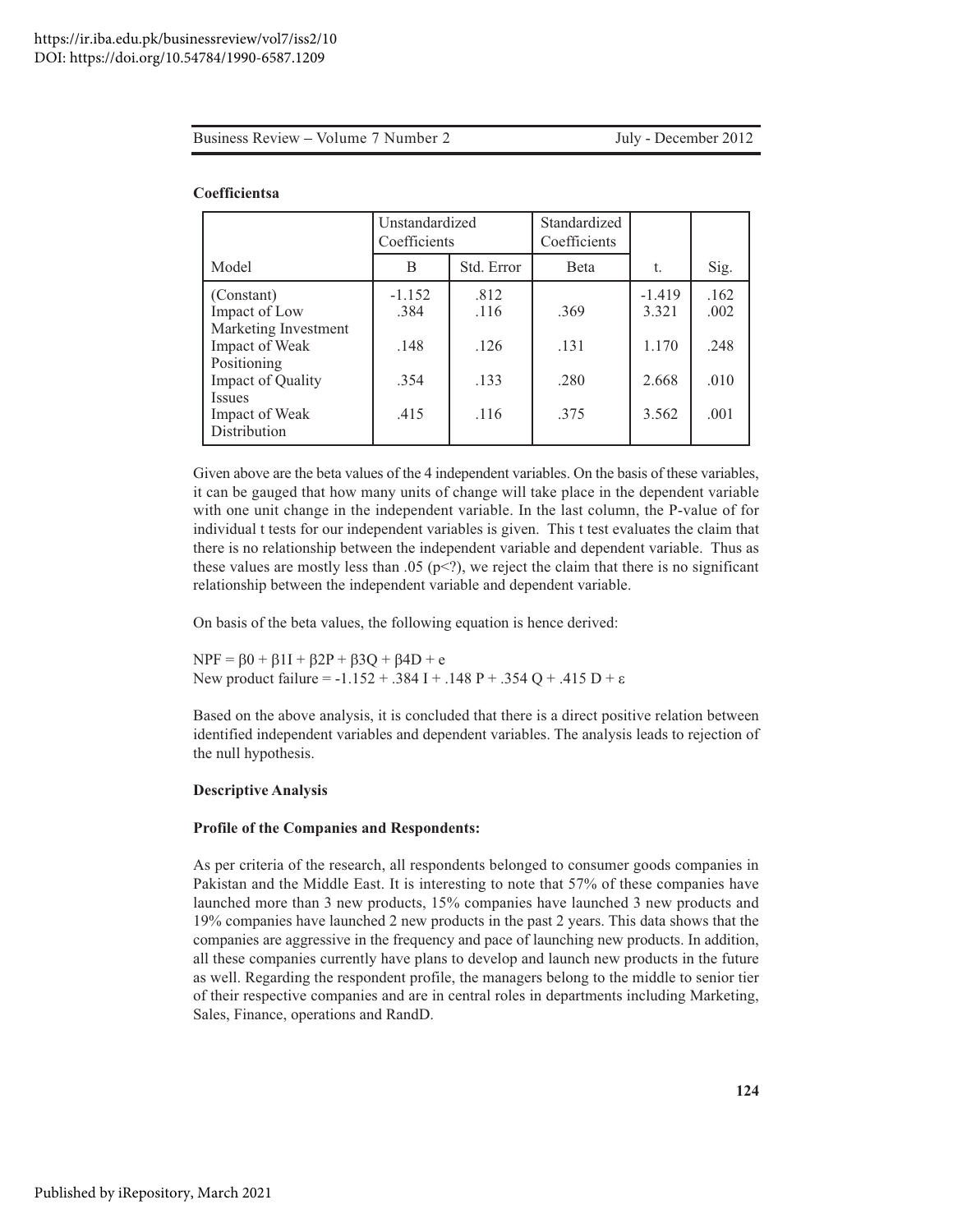July - December 2012

|                                           | Included |          | Excluded |          | Total |         |
|-------------------------------------------|----------|----------|----------|----------|-------|---------|
|                                           | No.      | Percent  | No.      | Percent  | No.   | Percent |
| Diversification                           | 35       | $66.0\%$ | 18       | 34.0%    | 53    | 100.0%  |
| Capitalize on new<br>Market opportunities | 36       | 67.9%    | 17       | $32.1\%$ | 53    | 100.0%  |
| <b>Counter Competition</b>                | 36       | 67.9%    | 17       | 32.1%    | 53    | 100.0%  |
| <b>Consumer Demand</b>                    | 29       | 54.7%    | 24       | $45.3\%$ | 53    | 100.0%  |
| <b>Management Direction</b>               | 10       | 18.9%    | 43       | 81.1%    | 53    | 100.0%  |
| <b>Other Reasons</b>                      |          | $1.9\%$  | 52       | 98.1%    | 53    | 100.0%  |

#### **Reasons for launching new products**

The managers were asked to identify the reasons why consumer goods companies launch new products. Multiple responses were allowed in this question. According to the managers, companies mostly launch new products in order to capitalize on new market opportunities and counter the competition. These 2 reasons have been voted by almost 68% of the managers. Another most important reason is diversification which has a near percentage of 66%. Further, 54% of the managers agree that new products are launched based on consumer demand and insights and only 18% say that new products are launched on the direction of the management. Little or almost no other reasons for launch were highlighted by the managers, apart from the ones included above.

#### **Reasons for failure of new products**

|                             | Included |          | Excluded |          | Total |           |
|-----------------------------|----------|----------|----------|----------|-------|-----------|
|                             | No.      | Percent  | No.      | Percent  | No.   | Percent   |
| Low Marketing<br>Investment | 26       | $49.1\%$ | 27       | 50.9%    | 53    | 100.0%    |
|                             |          |          |          |          | 53    | 100.0%    |
| <b>Weak Positioning</b>     | 34       | $64.2\%$ | 19       | 35.8%    |       |           |
| Low Quality                 | 32       | $60.4\%$ | 21       | 39.6%    | 53    | $100.0\%$ |
| Weak distribution           | 20       | $37.7\%$ | 33       | $62.3\%$ | 53    | 100.0%    |
| Other Reasons               | 19       | 35.8%    | 34       | $64.2\%$ | 53    | 100.0%    |

The managers were asked to validate if the identified reasons are indeed the causes of new product failure. Here, multiple responses were allowed. Overall, 64% of managers believe that weak positioning is a key reason, followed by low quality (60%) and low marketing investment (49%). Weak distribution was voted as a key reason for new product failure by 37% of the respondents. It is also noteworthy that other reasons (unique in nature) were also mentioned by 35% of the respondents. These reasons can serve as independent variables in future researches on the subject. These reasons include incorrect pricing, poor planning, higher costs than anticipated, competitors strength or reaction, poor timing of introduction, technical or production problems, new product protocols are not followed, products are launched on personal judgements, lack of promotional services, poor after sales service and ineffective marketing communication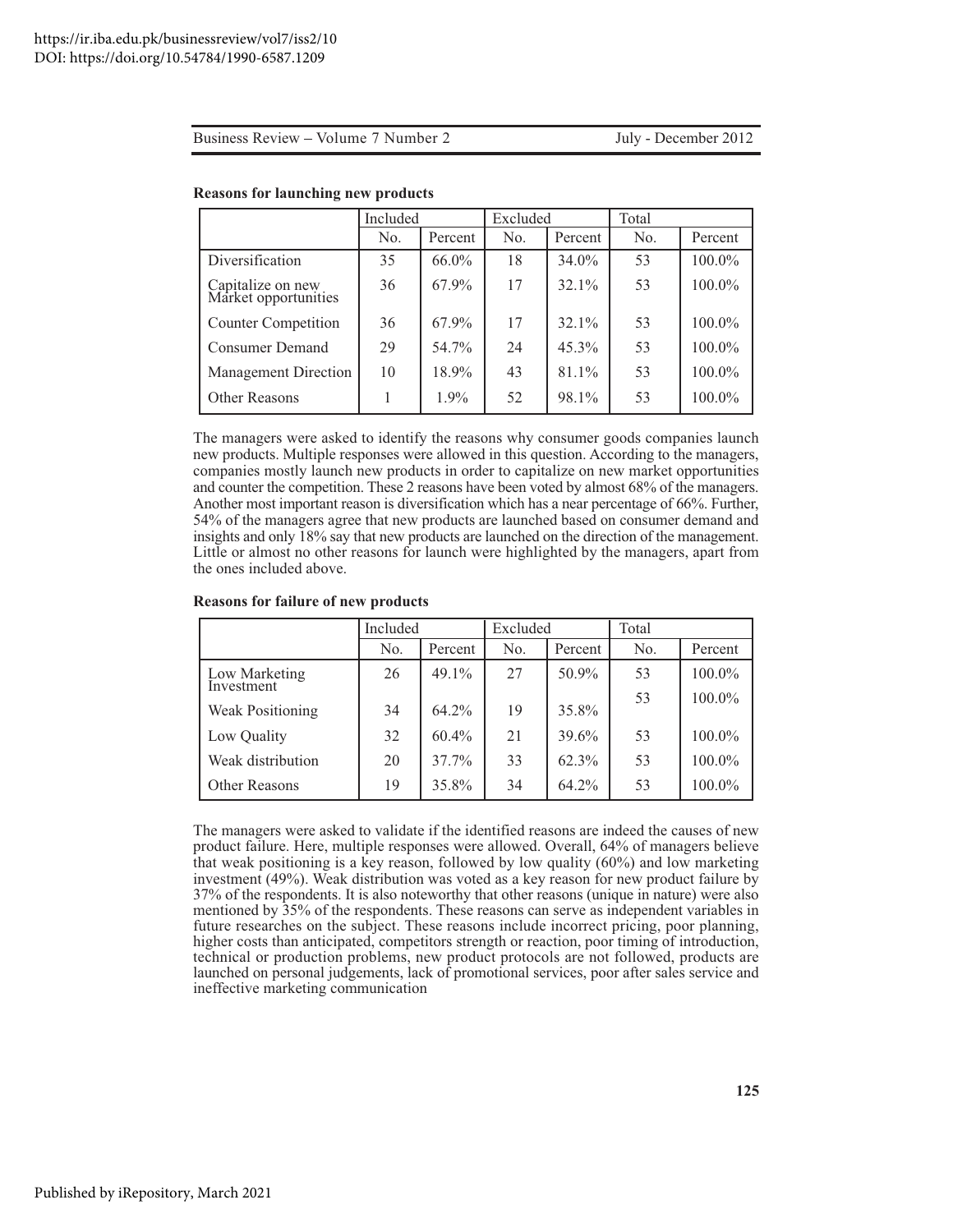July - December 2012

|                             | No. | Minimum | Maximum | Mean   | Std.<br>Deviation |
|-----------------------------|-----|---------|---------|--------|-------------------|
| Low Marketing<br>Investment | 53  | 2.00    | 5.00    | 3.7358 | 1.00290           |
| <b>Weak Positioning</b>     | 53  | 2.00    | 5.00    | 4.2264 | .91234            |
| <b>Quality Issues</b>       | 53  | 2.00    | 5.00    | 4.2642 | .81219            |
| <b>Weak Distribution</b>    | 53  | 2.00    | 5.00    | 3.7925 | .92733            |

#### **Impact level of key Reasons on new product failure**

The managers were also inquired to rate the impact of key reasons on new product failure on a likert scale of 1-5 (no impact to very high impact). It was seen that the highest impact factor is quality issues, having a mean score of  $4.\overline{3}$ . This implies that consumers are highly quality conscious when it comes to consumer goods and this should be the first priority of companies. The second most important impact factor is weak positioning which has almost the same mean score as quality. This reason for failure means that either a relevant and significant unique selling proposition was not incorporated in the product or maybe it was not communicated to the consumers clearly.

Impact of low marketing investment and weak distribution have almost the same mean score of around 3.7 which means that they have a moderate to high impact on the failure of new products. These two factors are significant as inadequate funds lead to lower visibility of the communication and weak distribution directly affects sales. The standard deviation of each score is not more than 1 which shows moderate dispersion.

|                                   | Minimum | Maximum | Mean   | Std.<br>Deviation |
|-----------------------------------|---------|---------|--------|-------------------|
| <b>Improve Strategic Planning</b> | 2.00    | 5.00    | 4.2453 | .78215            |
| <b>Improve Product Quality</b>    | 3.00    | 5.00    | 4.3962 | .71628            |
| High MarketingInvestment          | 2.00    | 5.00    | 4.1509 | .71780            |
| Good Launch activities            | 2.00    | 5.00    | 3.8113 | .83336            |
| Motivated Team                    | 1.00    | 5.00    | 4.2075 | .79320            |
| <b>Strong USP/Positioning</b>     | 2.00    | 5.00    | 4.2264 | .86916            |
| <b>Strong Distribution</b>        | 3.00    | 5.00    | 4.2264 | .66914            |
| Correct pricing                   | 2.00    | 5.00    | 3.9057 | .88283            |
| Trade deals/discounts             | 2.00    | 5.00    | 3.1509 | .74411            |
| Other Measures                    | 4.00    | 5.00    | 4.7143 | .48795            |

#### Measures to avoid new product failure

The managers were also asked to rate the impact level of various measures that can be adopted in order to prevent failure of new products. A 5 point likert scale was used (no impact to very high impact). Overall, product quality improvement came out as the factor with highest impact level, followed by improvement in strategic planning, strong positioning, distribution, a motivated team and high marketing investment. All these measures have a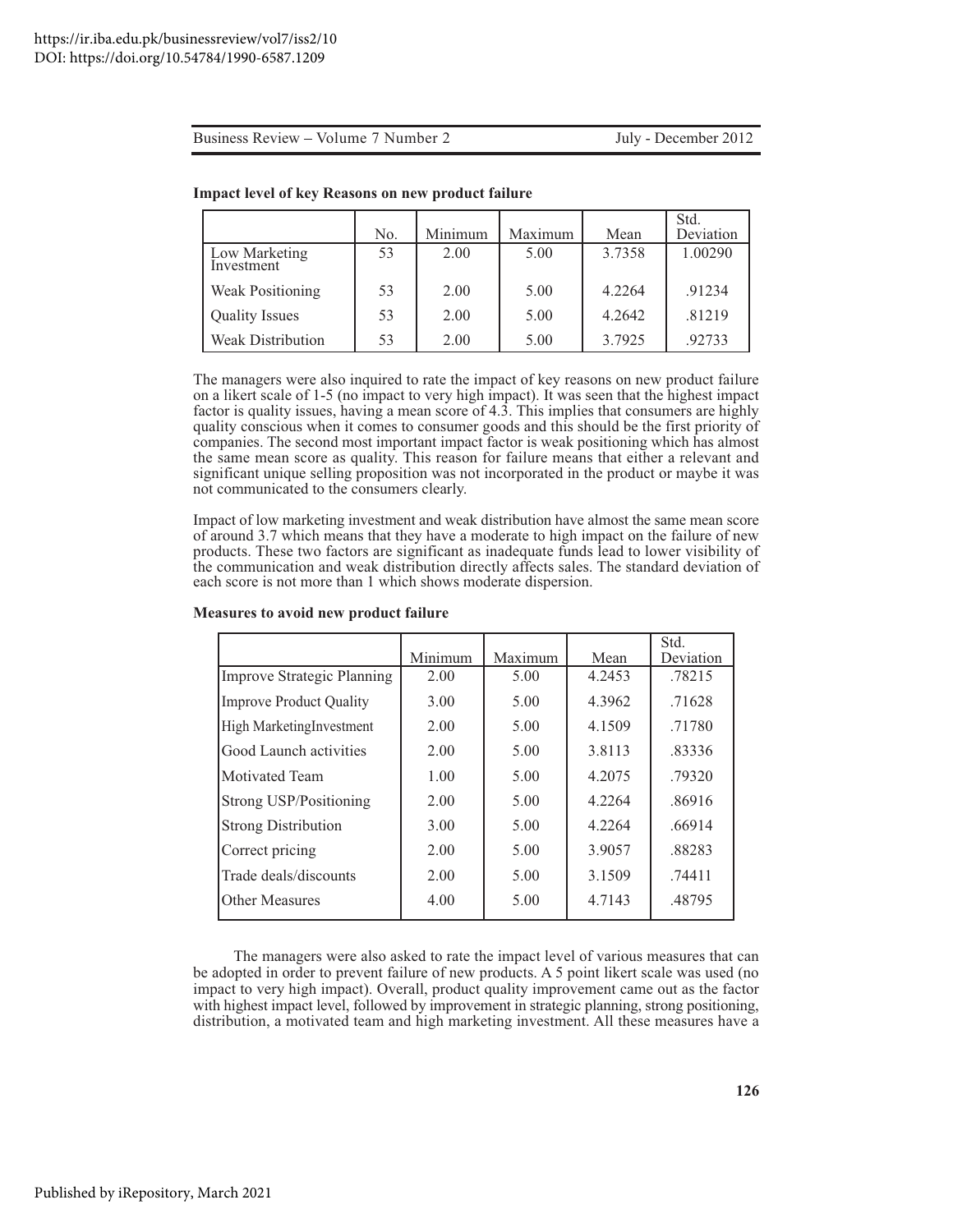rating of +4 which means they have a high impact on new product success. Correct pricing also comes out as an important factor, having a mean score of 3.9. The managers also believe that good pricing is an important measure at it acquires a mean score of 3.9 (close to high impact). Trade discounts acquired a mean score of 3.1 which shows moderate importance of this measure. The managers were also provided an open ended opportunity to suggest other measures to prevent new product failure. These measures (although unique in nature) have a mean score of 4.7 which implies that the respective managers believe they have a close to very high impact on success/failure of the new product. Some of these key measures have also been incorporated in the recommendations given below.

The standard deviation of each score is less than 0.9 which shows low to moderate dispersion.

#### **Recommendations**

In the primary research survey, several recommendations were provided by the managers which can serve as a guideline to launch new products, successfully. These recommendations (as response to open ended questions), include the following:

- New products should be launched based on insights/gaps identified from consumer  $\bullet$ researches.
- Companies should launch products which consumers need rather than which the companies can easily manufacture (and may not be required by consumers).
- Prior to launch, proper and indepth marketing research should be conducted to analyze the competitive scenario, pricing norms, packaging requirements, product preferences and optimum promotional mix. Proper assessment of market potential is highly important.
- Companies should launch the product with proper planning and preparation, ensuring that all the elements are in place rather than hastily launching a product which either is not fully developed or still has production issues etc.
- Products should not be launched based on personal judgement and wishes.
- The acceptance of brand elements and positioning should be across all regions where the product is going to be launched.
- A written and formalized new product development and launch process should be followed with due adherence to all steps.
- The product must be properly positioned per the target segment once it has been finalized.
- Effective distribution channels must be developed to support the product availability on shelves, prior to launch.
- Consistent R and D and quality assurance measures must be in place, to control product quality.
- Pricing/Discounts/Promos can be offered to penetrate the market.
- Strong affiliation of the product with the consumers should be built through aggressive marketing campaigns, both on ATL and BTL
- The sales staff should be fully aligned with the product strategy.
- Companies should set realistic targets to judge the performance over a certain period and have periodic reviews after launch to gauge whether the desired targets are being achieved or not. If not, then corrective actions should be taken immediately.
- Packaging, being the first interaction with consumers should be relevant to the product offering. There should be complete harmony between the brand name, packaging design, positioning and the target consumers.
- Continuous customer feedback must be acquired after launch and necessary steps must be taken on timely basis, in light of the customer's comments.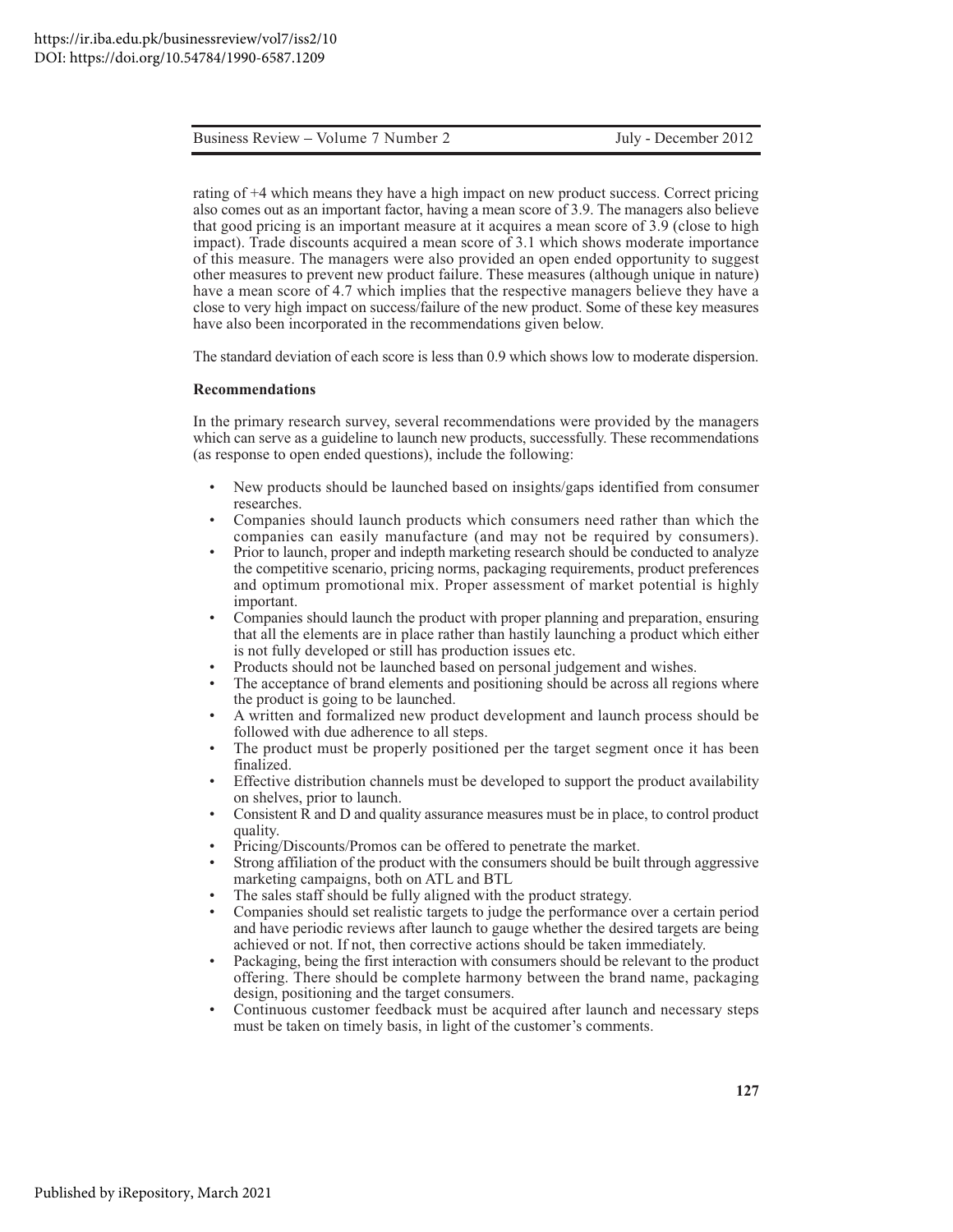- Good after sales service must be provided (especially in case of consumer durables). This factor has a direct effect on repeat purchase by the consumers.
- There must be quick response towards quality/availability issues so that trade/consumers do not get offended.
- The frequency of new products should be moderate. Over reliance on large number of launches dilutes the effectiveness of the marketing and sales efforts.
- E-Marketing should be used an effective tool for development of the new brands/products.
- There should be a system for reward and accountability for every department involved in the new product development and launch
- The objective of the new product launched should be long term success rather than short term sales.
- There should be innovation in the features of the new product.
- Prior to launch, simulated test marketing should be conducted for the product.

Overall, it can be stated that indepth marketing research and assessment of the right potential (the unmet need identification) based on right consumer insights (the big idea) is the key to initiate the product whereas the right mix of 4ps help to expedite the process of success.

#### Conclusion

It has been proved on the basis of the literature review and survey that the new product success rate is very low. It is also a fact that in the current era, companies have aggressive plans to launch new products. The research shows that new products are mostly launched by companies in order to capitalize new market opportunities, to counter the competition, for diversification and to cater to consumer demand.

Further, it has been found that the identified reasons (independent variables) including low quality, low investment in marketing, weak positioning and weak distribution have a direct relation with new product failure (dependent variable). The degree of impact of these products is also significantly high in nature. In addition, there are several measures which can be adopted to prevent new product failure which include improving quality of the product, thorough marketing research, keeping the team motivated, improving distribution level and better strategic planning.

The given findings present a guideline for successful new product launch, a useful direction for consumer goods companies as well as opportunities for further research in this area.

#### **References**

Andrew, Micheal, Sirkin, Haanaes, Taylor. (2009). Making hard decisions in the downturn. The Boston Consulting Group Innovation

Asif J. Mir. (2009). Causes of new product failure. Retrieved from http://asifjmir.wordpress.com/2009/06/20/causes-of-new-product-failure/

Bed Nath Sharma. (2006). Determinants of New Consumer Product Success or Failure in Nepal. The Journal of Nepalese Business Studies

Kevin J. Clancy, Peter C. Krieg. (2010). Innovation...It only it wasn't such a scary proposition. Fall/Early Winter edition of The Copernicus Mzine.